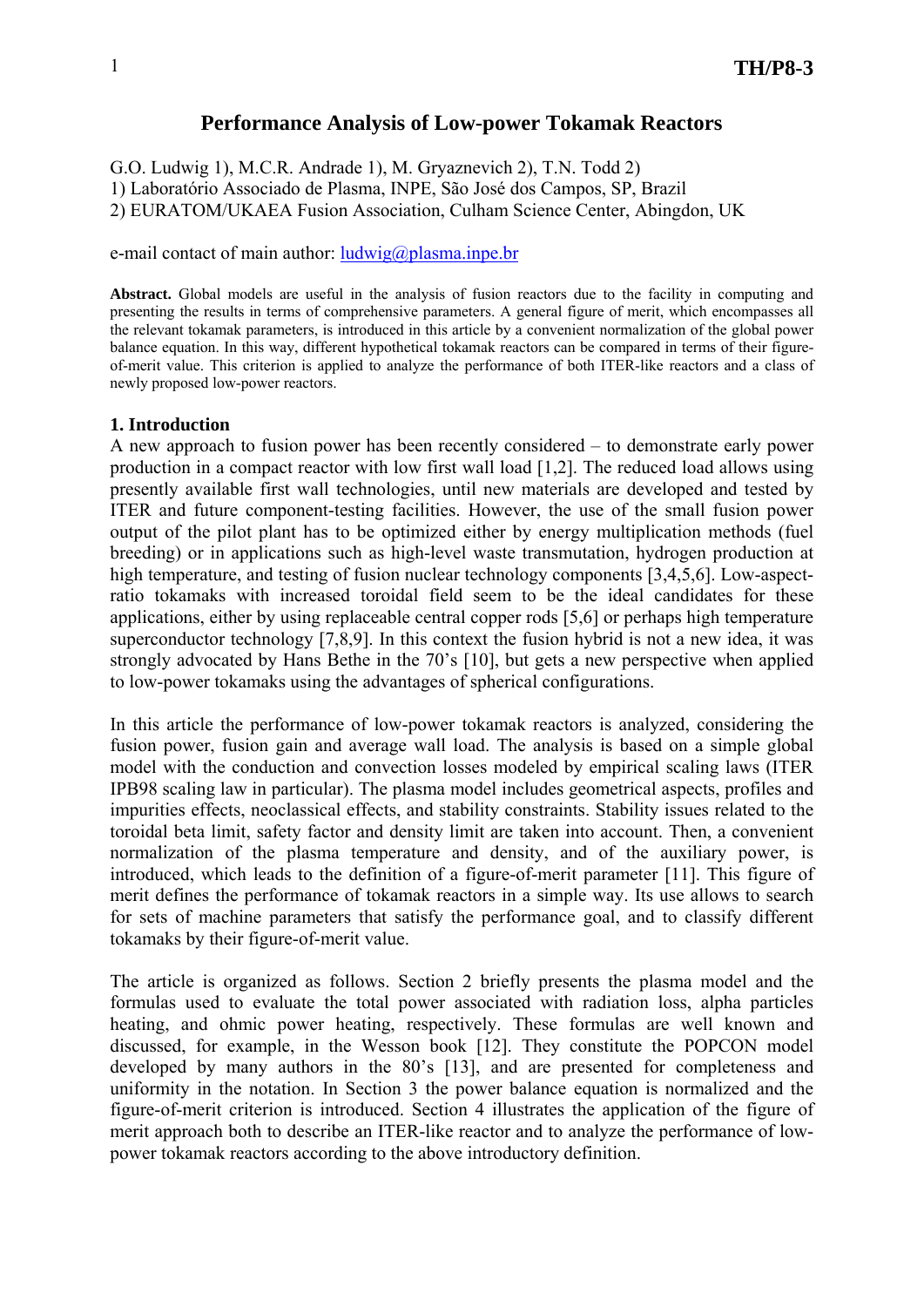## **2. Plasma model and power balance**

The area of the poloidal cross-section  $A_p$  and the plasma volume  $V_p$  are given, to order  $\delta^2$ , respectively by

 $A_p = \pi \kappa a^2 (1-\delta^2/4)$  and  $V_p = 2\pi^2 \kappa R_0 a^2 [1 - a\delta/(4R_0) - \delta^2/4]$ ,

where  $R_0$  is the geometrical major radius and *a* is the minor radius of the plasma poloidal cross-section,  $\kappa$  is the elongation, and  $\delta$  is the triangularity. Neglecting triangularity corrections, the plasma surface is approximately given by *As≈4π 2 aR0[(1+κ 2 )/2]1/2*

to within 5% for *1≤κ≤3*. This formula is useful for estimating the wall loading on a close wall.

The radial profiles of the particle density, temperature and current density are given by the usual binomial expressions:  $n(r)=(1+\alpha_n)\leq n>(1-r^2/\alpha_p^2)^{\alpha n}$ ,

 $T(r)=(1+\alpha_n+\alpha_T)(1+\alpha_n)^{-1} < T> (1-r^2/\alpha_p)^{2\alpha T}$  and  $j_p(r)=(1+\alpha_j) < j_p > (1-r^2/\alpha_p)^{2\alpha j}$ ,

where  $\langle n \rangle = \langle n_e + n_i \rangle/2$ ,  $\langle T \rangle = \langle n_e \overline{T_e} + n_i \overline{T_i} \rangle / \langle n_e + n_i \rangle$  and  $\langle j_p \rangle = I_p / A_p$  are the volume average particle density, density-averaged temperature and average current density;  $\alpha_n$ ,  $\alpha_T$  and  $\alpha_j$  are the profile peaking factors; and  $a_p = (A_p/\pi)^{1/2}$  is the equivalent minor radius of the plasma poloidal cross-section. The cylindrical safety factor  $q*$  is defined in terms of both the toroidal induction  $B_0$  at the major radius  $R_0$  and the average plasma current density  $\langle i_n \rangle$  by  $q^* = [2B_0/(\mu_0 R_0 < j_p>)](1+\kappa^2)/(2\kappa)$ ,

$$
q^* = [2D\theta/(\mu_0 N_0 > J_p > J](1 \pm \kappa) / (2\kappa),
$$

and the safety factor on the magnetic axis is approximately given by  $q_0 \approx q_0/(1+\alpha_i)$ .

The toroidal beta is defined in terms of the total thermal energy of the plasma  $W=4.81\times10^4\leq n\leq T\leq V_p=\leq p\leq V_p$  and the vacuum toroidal field  $B_0$  $\beta_T = (W/V_p)/(B_0^2/(2\mu_0))$ ,

while the plasma beta is defined in terms of the ratio between the average plasma pressure *<p>* and the volume averaged magnetic pressure

*β=<p>/[<B2 >/(2μ0)]*.

The coefficient in the expression of the thermal energy is such that *n* and *T* are given in units of  $10^{20}$  m<sup>-3</sup> and keV, respectively. These units will be used throughout this article. In general, the maximum beta for stability is given in terms of the normalized  $\beta_N$  value

 $\beta{\leq}\beta_N[10^6I_p/(aB_0)]=\beta_N[10^6A_p/(\mu_0a^2)][(1+\kappa^2)/\kappa]\varepsilon/q{\,}{*}{=}{5}\beta_N[(1+\kappa^2)/2](1\text{-}\delta^2/4)\varepsilon/q{\,}{*}$ 

where  $\varepsilon = a/R_0$  is the inverse aspect ratio. In the large aspect ratio limit  $\varepsilon \rightarrow 0$  the magnetic field energy is dominated by the vacuum component and  $\beta_N$  coincides with the Troyon factor  $g_T = \frac{\beta_T}{\left[10^{-6}I_p/(aB_0)\right]} < 0.028$  m×T/MA.

For ideal no-wall stability  $\beta_N$  is independent of aspect ratio and elongation (the variation on triangularity is within error bars) and takes an approximately constant value  $\beta_N \approx 0.03$  $m \times T/MA$  for  $q \ge 2$  and  $q_0 > 1$ . Nevertheless,  $\beta_N$  strongly depends on the safety factor profile and recent experimental results demonstrated  $\beta_N \approx 0.057$  m×T/MA, above the no-wall idealstability limit, by operating with shape and resistive wall mode controls. At last, the Greenwald limit, both in  $10^{20}$  m<sup>-3</sup> and MA/m<sup>2</sup> is  $n_G$   $\gamma$ *j<sub>G</sub>*  $=$   $10^{6}$ *I<sub>p</sub>* $/$ ( $\pi a^2$ ).

The irreducible loss in the high-density, low-temperature regime is the total Bremsstrahlung power loss given, in W, by

 $P_r = 5.35 \times 10^3 g_r Z_{eff} \leq n_e > 2 \leq T_e > 1/2 V_p$ where  $g_r = (I + a_n)^{3/2}(I + a_n + a_T)^{1/2}(I + 2a_n + a_T/2)^{-1}$  is the radiation power profile factor and  $Z_{ef}$ is the effective ion charge.

The total power deposited by alpha particles is given by  $P_a = 1.43 \times 10^{27} [4f_D (1-f_D) f_{DT}^2 f_a] g_a \left( \langle T_i \rangle \right) \langle n_e \rangle^2 \langle \sigma v \rangle \langle \langle T_i \rangle) V_p,$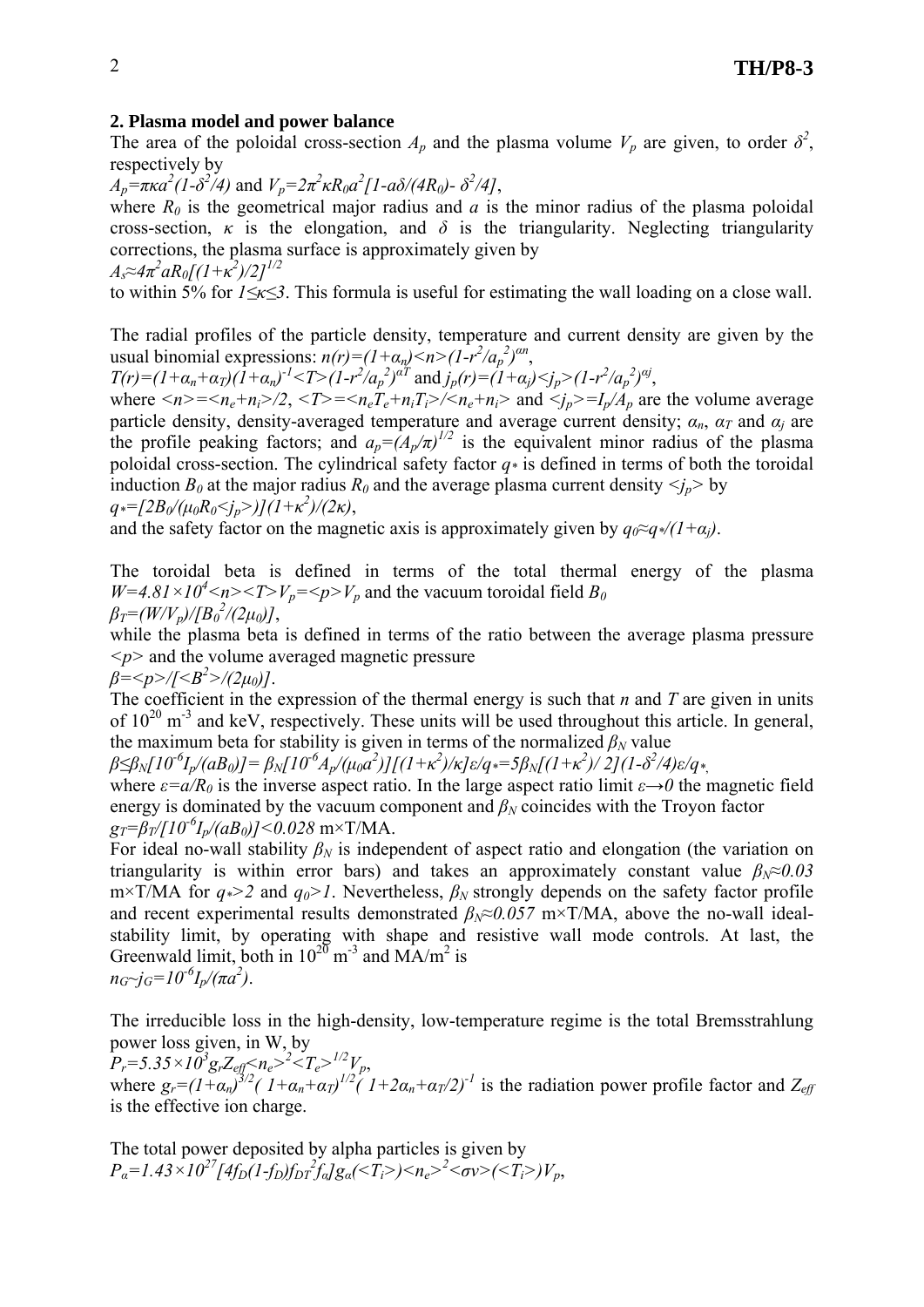where  $f_D = \langle n_D \rangle / \langle n_D + n_T \rangle$  is the homogeneous deuterium fraction in the D-T mixture (the optimal value is  $f_D=0.5$ ),  $f_{DT}=\langle n_D+n_T\rangle/\langle n_e\rangle$  is the dilution factor,  $f_a$  is the alpha-particle containment fraction,  $g_a$  is the alpha particle profile factor and  $\langle \sigma v \rangle$  is the Maxwellian reactivity for the D-T reaction. Assuming an average charge state *Z* for the impurities, the condition of quasi-neutrality gives

*Zeff=Z-(Z-1)fDT-2(Z-2)<nα>/<ne>* and

 $\langle n \rangle = [1 + f_{DT} + \langle n_a \rangle / \langle n_e \rangle + (1 - f_{DT} - 2 \langle n_a \rangle / \langle n_e \rangle) / Z] \langle n_e \rangle / 2$ 

where  $\langle n_a \rangle / \langle n_e \rangle$  is the fraction of alpha particles. If  $f_{DT} \approx 1$  and  $\langle n_a \rangle / \langle n_e \rangle \langle \langle n_e \rangle$ , one has  $Z_{\text{eff}} \approx l$  and  $\langle n \rangle \approx \langle n_e \rangle$ .

In general, the reactivity must be calculated by integration over the reaction cross-section. However, over limited temperature ranges it is possible to use simple monomial approximations  $\langle \sigma v \rangle (T) \approx C_a T^a$  in m<sup>3</sup>/s to within 10% for the reaction rate

$$
C_{\alpha} = 2.2 \times 10^{-26} \quad \alpha = 4 \quad 2.2 \text{ keV} < T < 5.9 \text{ keV} C_{\alpha} = 1.1 \times 10^{-25} \quad \alpha = 3 \quad 4.4 \text{ keV} < T < 12.2 \text{ keV} C_{\alpha} = 1.1 \times 10^{-24} \quad \alpha = 2 \quad 8.3 \text{ keV} < T < 22.3 \text{ keV}
$$

Using these monomial forms the alpha heating profile factor is temperature independent  $g_{\alpha} = (I + \alpha_n)^2 (I + 2\alpha_n + \alpha \alpha_T)^{-1} [(I + \alpha_n + \alpha_T)/(I + \alpha_n)]^{\alpha},$ 

and the total power deposited by alpha particles is estimated by

 $P_a \approx 1.43 \times 10^{27} C_a [4f_D(1-f_D)f_{DT}^2 f_a] g_a \leq n_e >^2 \leq T_i >^a V_p$ .

The containment of alpha particles is a topic that deserves special attention, particularly in the case of the low-power configurations considered in this article. Considering first-orbit losses, the alpha particles will be effectively contained, that is  $f_a \approx I$ , if  $I_p \ge 5.44 \varepsilon^{1/2} (I + \kappa^2) / (2\kappa)$  MA.

The total ohmic heating power is

*PΩ=9.61×10-10lnΛeiZeff[(2.31+Zeff)/(0.923+Zeff)]gΩgNC<jp><sup>2</sup> <Te>-3/2Vp*, where the ohmic power profile factor is

 $g_{\Omega} = (1+\alpha_j)^2(1+2\alpha_j-3\alpha_j/2)^{-1}[(1+\alpha_n)/(1+\alpha_n+\alpha_j)]^{3/2}$ ,

and the neoclassical resistivity enhancement factor is given in the low-collisionality limit by  $g_{NC} \approx (1+2a_j-3a_T/2)\int_0^l x^{2a_j-3a_T/2} [1-f_T(x)]^{-1} [1-C_f f_T(x)]^{-1} dx$ ,

where  $C_Z=0.56[(3-Z_{eff})/(3+Z_{eff})]/Z_{eff}$  and the fraction of trapped particles is  $f_T(x) = 1 - [1 - \varepsilon (1-x)^{1/2}]^2 \int_0^x [1 - \varepsilon^2 (1-x)]^{-1/2} [1 + 1.46 \varepsilon^{1/2} (1-x)^{1/4}]^{-1}.$ 

The low-electron-collisionality limit is, in general, a good approximation in the reactor regime, though overestimating the small contribution of ohmic heating to the power balance. To compensate one takes *lnΛei≈17*. Furthermore, to simplify the calculations it is assumed that  $\langle n_e \rangle \approx \langle n_i \rangle \approx \langle n \rangle$  and  $\langle T_e \rangle \approx \langle T_i \rangle \approx \langle T \rangle$ .

The global power balance is described by the equation

*∂W/∂t=-W/τE+P*,

where  $W=4.81\times10^4\le n>>T>V_p$  is the thermal plasma energy defined previously, and the convection and conduction power losses  $P_c = W/\tau_E$  are given in terms of the energy confinement time  $\tau_E$ . The net heating power in this equation is

 $P = P_a + P_Q + P_{aux} - P_r$ 

where  $P_{\alpha}$ ,  $P_{\Omega}$  and  $P_{\alpha}$  are the alpha, ohmic and auxiliary input powers, respectively, and  $P_r$  is the radiation power loss. The auxiliary power distribution depends on the type of heating power source. Here, the total auxiliary power is a variable to be determined.

### **3. Normalized power balance equation and the figure of merit**

A reference temperature  $\langle T_0 \rangle$ , which is independent of the density and corresponds to the threshold between alpha heating and radiation cooling, is defined by the solution of  $P_a(\leq n>, \leq T_0) = P_r(\leq n>, \leq T_0)$ .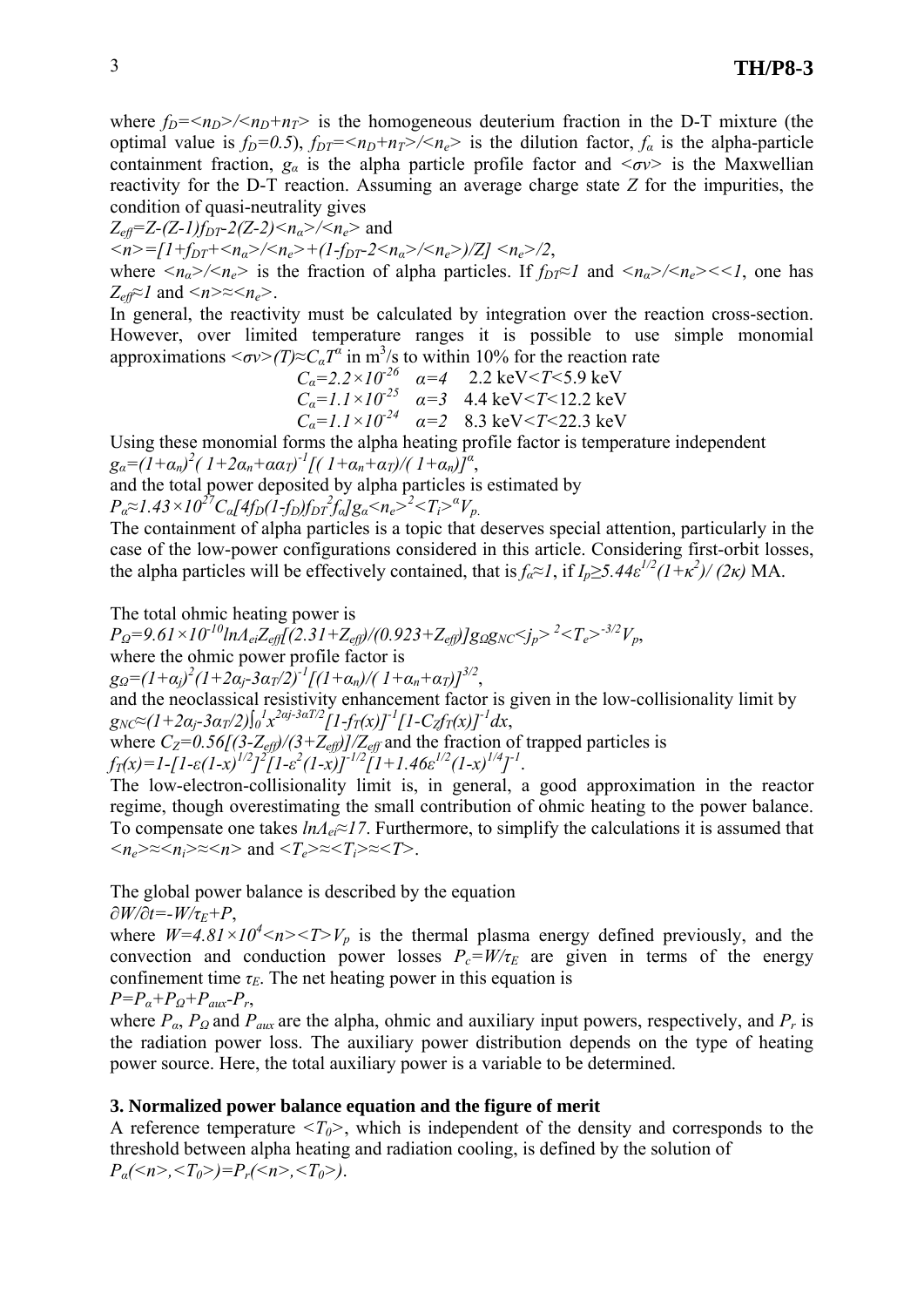Using the monomial approximation  $\langle \sigma v \rangle (T) \approx C_a T^a$  with  $3 \le a \le 4$ , a simple estimate for the threshold temperature in keV is obtained

 $\langle T_0 \rangle \approx \frac{2}{3.75 \times 10^{-24} Z_{eff} g_r [C_a 4f_D (1-f_D) f_D r^2 f_a g_a}^{-1} \rangle^{2/(2a-1)}$ .

This estimate is used as a start value to calculate  $\langle T_0 \rangle$  using a precise formula of the reactivity. Nevertheless, a quite good estimate is obtained simply taking the average value of *<T0>* obtained with *3<α<4*.

Next, a reference density  $\langle n_0 \rangle$ , corresponding to the Murakami-Hugill density limit, is defined by the solution of the equation

 $P_r(\leq n_0>, \leq T_0) = P_Q(\leq T_0),$ 

where, in general, the ohmic term is weakly dependent on the density through the Coulomb logarithm and the electron collisionality. Assuming constant Coulomb logarithm and neglecting the effect of collisions in the neoclassical resistivity enhancement factor, the reference density is given in  $10^{20}$  m<sup>-3</sup> simply by

 $\langle n_0 \rangle \approx 4.24 \times 10^{-7} [(2.31 + Z_{eff}) (0.923 + Z_{eff})^{-1} ln A_{ei} (g_{\Omega} g_{NC}/g_r)]^{1/2} \langle j_p \rangle / \langle T_0 \rangle$ .

Finally, a dimensionless figure of merit, which is independent of *Paux*, is defined by

*X*= $P_r$ <sup>*I*+*γP*</sup>(<*n<sub>0</sub>>*,<*T<sub>0</sub>>)P<sub>c</sub>*<sup>-*1*</sup>(<*n<sub>0</sub>>*,<*T<sub>0</sub>>)P<sup>-<i>γP*</sup>(<*n*<sub>0</sub>>,<*T*<sub>0</sub>>),

where  $\gamma_p$  is the exponent of the net heating power in the scaling law, which is assumed to be of the general form

 $\tau_E \sim C_E H (10^{-6} I_p)^{\gamma B} B_0^{\gamma B} (10^{-6} P)^{\gamma P} A_i^{\gamma A} \leq n >^{\gamma n} \leq T >^{\gamma T} R_0^{\gamma R} \varepsilon^{\gamma \varepsilon} \kappa^{\gamma \kappa}.$ 

In this scaling *H* is the H-mode enhancement factor and  $A_i=2.5$  is the average atomic mass number for a 50:50 D-T mixture. Observe that this scaling law presents an explicit dependence on the temperature *<T>*. In general, the temperature is implicit in the net heating power dependence. In this article the dependence on *<T>* is maintained only to demonstrate the compatibility of the model with older scaling laws, prior to the introduction of the explicit dependence on the heating power. For the ITER IPB98 $(y, z)$  scaling, in particular,

$$
\begin{array}{ccccccccc}\nC_E & \gamma_I & \gamma_B & \gamma_P & \gamma_A & \gamma_n & \gamma_T & \gamma_R & \gamma_c & \gamma_\kappa \\
0.145 & 0.93 & 0.15 & -0.69 & 0.19 & 0.41 & 0 & 1.97 & 0.58 & 0.78\n\end{array}
$$

Now, introducing the normalized quantities

 $n = \langle n \rangle / \langle n_0 \rangle$   $T = \langle T \rangle / \langle T_0 \rangle$   $P = P/P_r(\langle n_0 \rangle, \langle T_0 \rangle)$   $t = 3P_r(\langle n_0 \rangle, \langle T_0 \rangle) t/W(\langle n_0 \rangle, \langle T_0 \rangle)$ the normalized global power balance equation becomes

$$
\partial(3\underline{nT})/\partial\underline{t}=\underline{n}^{2}\left[\sum\left(\langle T_{0}\rangle,\underline{T}\right]-\underline{T}^{1/2}\right]+\underline{T}^{3/2}-\underline{n}^{1-\gamma n}\underline{T}^{1-\gamma T}\underline{P}^{\gamma P}/X+\underline{P}_{aux,}
$$

where the normalized reactivity  $\Sigma$  is a relatively strong function of *T*, but weakly dependent of *<T0>*, defined by

*Σ*(<*T*<sub>0</sub>>,<u>*T*)= g<sub>α</sub>(<*T*<sub>0</sub>><u>*T*</u>)<σν>(<*T*<sub>0</sub>>*T*)*[g<sub>α</sub>*(<*T*<sub>0</sub>>)<σν>(<*T*<sub>0</sub>>)]<sup>-1</sup></u>

with  $\sum(\langle T_0 \rangle, I)=I$ . If the monomial approximation of the reactivity is used, the  $\Sigma$  function becomes independent of  $\langle T_0 \rangle$ :

$$
\Sigma \langle \langle T_0 \rangle, \underline{T} \rangle \approx \underline{T}^{\alpha}.
$$

In this case, the geometrical and safety factor aspects, plus all the profiles, impurities and neoclassical effects are singly contained in the figure of merit  $X$ . In general, the normalized power balance equation presents an additional weak dependence on the profiles through the reference temperature  $\langle T_0 \rangle$  in  $\Sigma$ .

The power balance equation is solved to give the auxiliary power for steady-state operation  $P_{aux} = (n^{1-\gamma n} T^{1-\gamma T} /X)^{1/(1+\gamma P)} - n^2 \left[ \sum_{n \leq x} (-T_0 > T) - T^{1/2} \right] - T^{3/2}.$ 

This expression leads to saddle-point geometry (Cordey pass) for the auxiliary power contours in the normalized  $(\underline{T}, \underline{n})$  coordinates. The saddle point position  $(T_s, n_s)$  is determined solving the equations ( $\partial P_{aux}/\partial T$ )<sub>s</sub>=0 and ( $\partial P_{aux}/\partial n$ )<sub>s</sub>=0, which give the Cordey pass expression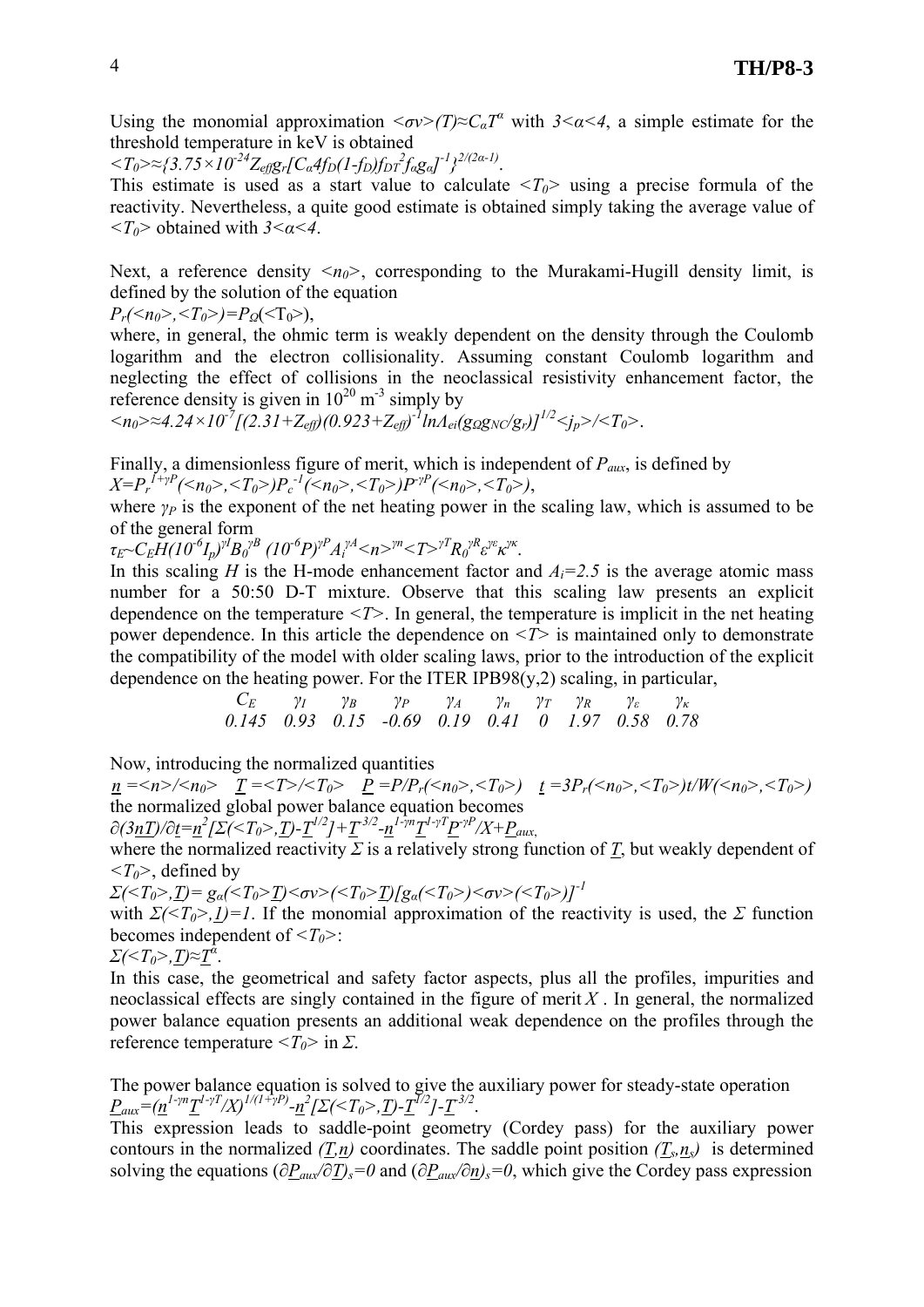*ns=Ts -1[3(1-γn)]1/2{(3+γn-4γT)-[4(1-γT)-2(1-γn)dlnΣ/dlnTs]Ts -1/2 Σs} -1/2* and a transcendental equation relating *Ts* to *X*  $\underline{T_s}^{3(1+\gamma P)/2 + (\gamma n \cdot \gamma T)} (\underline{T_s}^{-1/2} \Sigma_s - I)^{-(1+\gamma P)} \{1 - (3+\gamma_n - 4\gamma_T)^{-1} [4(1-\gamma_T) - 2(1-\gamma_n) dln \Sigma / dln \underline{T_s}]\underline{T_s}^{-1/2} \Sigma_s \}^{(1+\gamma P) - (1-\gamma n)/2}$  $=\left[2(1-\gamma_n)^{-1}(1+\gamma_P)\right]^{1+\gamma_P}\left[3(3+\gamma_n-4\gamma_T)^{-1}(1-\gamma_n)\right]^{(1+\gamma_P)-(1-\gamma_n)/2}X,$ where  $\sum_{s} = \sum (\langle T_0 \rangle, T_s)$ .

Additionally taking  $(P_{aux})_s = 0$ , one defines the minimal condition for ohmic ignition, that is, the minimum value of  $X=X_i$  that allows a thermal excursion of the plasma from the ohmic  $(T \leq T_i)$  to the ignition  $(T \geq T_i)$  domains. Since the value of *X* depends on the machine and plasma parameters, it is possible to search for sets of parameters that satisfy the condition *X≥X<sub>i</sub>* and, therefore, imply ohmic ignition capability. In general, the parameter *X* measures the tokamak performance, since the ignition margin will be larger for large values of *X* even though  $X \leq X_i$ .

#### **4. Application of the figure of merit concept**

Figure 1 shows a sequence of 3D plots of the normalized auxiliary power *Paux* as a function of the normalized temperature *T* and density *n* for the IPB98 scaling law (in the figures the normalized quantities are identified by carets). In the sequence of plots, from left to right, the figure of merit assumes the values *X=0.823*, *1.059* and *1.104*. The same sequence is shown in Fig. 2, in the form of contour plots.



**Fig. 1.** 3D plots of the normalized auxiliary power as a function of the normalized temperature and density. The figure of merit is *X=0.823*, *1.059* and *1.104*, from left to right. The low point in each plot indicates the transition, on the Cordey pass, from the ohmic to the auxiliary heated domains. The high point in the middle frame indicates a possible ITER-like operating condition for 500 MW of fusion power production.



**Fig. 2.** Power contours corresponding to Fig. 1. The vertical line at  $\underline{T}=I$  corresponds to the condition  $P_a = P_r$  and the dashed line to the condition  $P_{Q} = P_{r}$ . The thick line shows the Cordey pass.

The figure of merit  $X=0.823$ , represented in the leftmost frames of Figs. 1 and 2, is interesting because the point of equilibrium  $P_{aux}=0$  on the Cordey pass occurs exactly at the reference temperature  $T_0=1$ . The middle frames in Figs. 1 and 2 correspond to the figure of merit *X=1.059*, calculated for an ITER-like reactor with the reference temperature and density  $\langle T_0 \rangle = 4.92$  keV and  $\langle n_0 \rangle = 0.531 \times 10^{20}$  m<sup>-3</sup>, respectively. The auxiliary power in this case is normalized by the total radiated power  $P_r(\leq T_0 \geq 0.563$  MW, and the point in the upperright quadrant represents the operational conditions  $\langle T \rangle = 8.85$  keV,  $\langle n \rangle = 0.891 \times 10^{20}$  m<sup>-3</sup>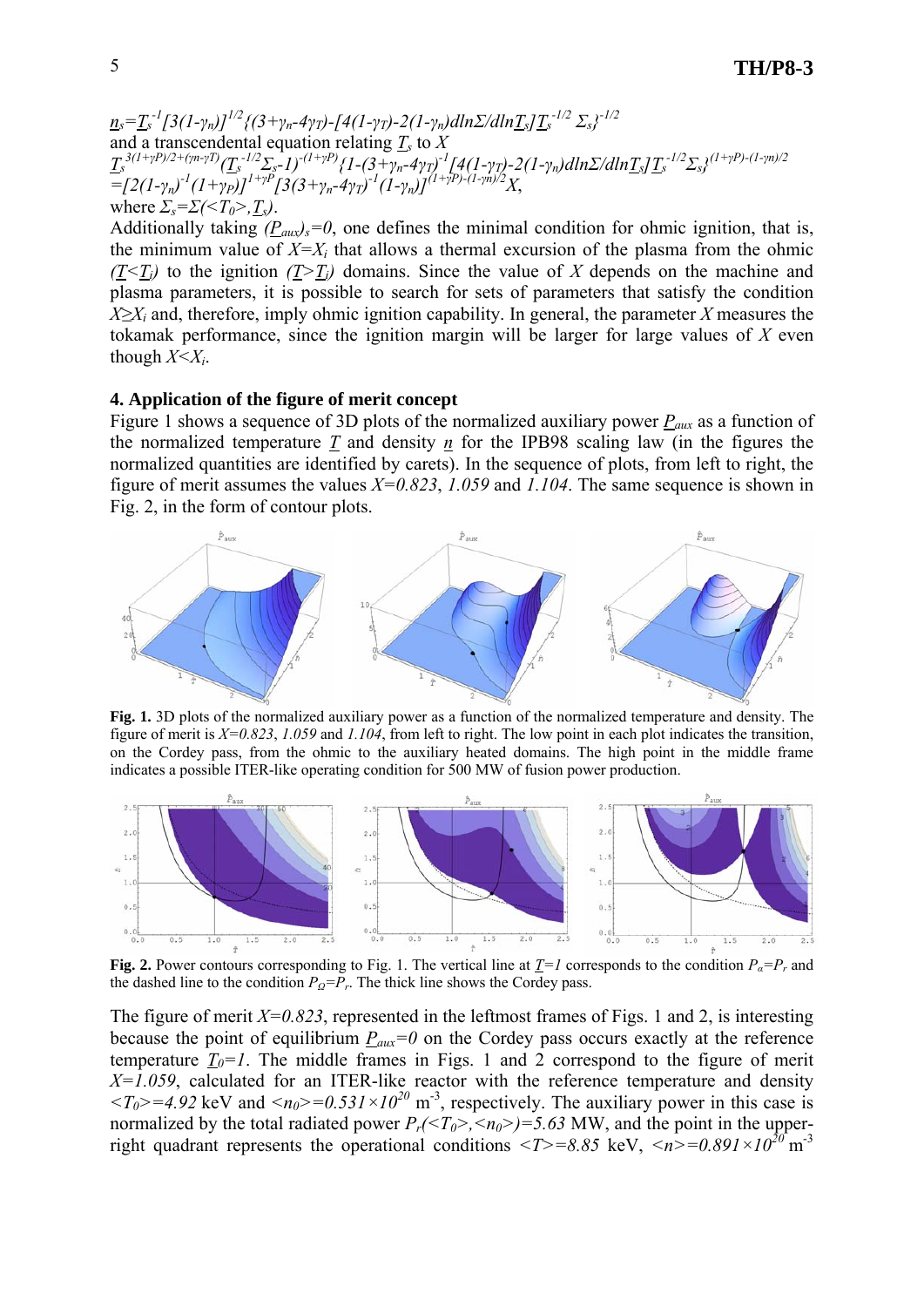and  $P_{aux}=11.2$  MW, giving  $P_{fusion}=500$  MW and  $\tau_E=3.7$  s. Finally, the rightmost frames correspond to the ohmic ignition condition with *Xi=1.104*.

The path along the Cordey pass, or saddle point trajectory, gives the conditions for minimum auxiliary power use on the way to ignition. Figure 3 shows, on the left-hand side, the saddle point trajectory in the normalized density versus temperature space for the IPB98 scaling law. For each figure of merit *X* there corresponds one saddle point location along the path. On the right-hand side of Fig. 3 it is shown how the temperature and density change along the saddle point trajectory as a function of the figure of merit *X*. Ohmic ignition is indicated in both plots of Fig. 3 by the point  $X_i = 1.104$ .



Fig. 3. The left-hand side plot shows the saddle point trajectory in the normalized density versus temperature space for the IPB98 scaling law, fixed reference temperature  $\langle T_0 \rangle = 4.92$  keV, and arbitrary *X* value. The point indicates ohmic ignition conditions for  $X=1.104$ . The thick line corresponds to the exact reactivity calculations and the thin lines show the passes obtained using the monomial approximation of the D-T reactivity with  $\alpha = 3$ and 2 (a bad approximation in this case). The right-hand side plot displays the saddle point temperature and density as a function of *X*. This plot shows that ignition becomes unattainable for the assumed reference temperature and *X* less than about *1.08* because of density limits.

The various power contributions can be determined along the favorable Cordey pass for a given scaling law, reference temperature  $\langle T_0 \rangle$  and value of the figure of merit *X*. Actually, the dependence on the reference temperature, which is determined by  $Z_{\text{eff}}$ ,  $\alpha_n$ ,  $\alpha_T$  and  $f_\alpha$ , is rather weak for usual cases. Essentially, it is the value of *X* that defines the machine performance. Figure 4 shows the normalized alpha, ohmic, radiation and auxiliary power contributions along the pass. Figure 5 shows the fusion gain, normalized fusion power, auxiliary power, and total power deposited on the wall for different operating points along the pass. In both figures the normalized temperature varies from the minimum value  $T<sub>s</sub>$  which corresponds to  $P_{aux}=0$  to the maximum value  $T_s=1.696$  where  $n_s\rightarrow\infty$ . The sequence in Fig. 4 shows how the performance changes from a driven ITER-like reactor, with *X=1.059* and high fusion power output, to an ohmic tokamak with *X<0.6* and relatively low fusion output. For comparison, JET has a figure of merit  $X \sim 0.44$ . Figure 5 illustrates the same transition in performance, emphasizing the fusion gain *Q* variation (note the change in the vertical scale).

An examination of the figures, in particular Fig. 5, indicates that a figure of merit *X=0.6* or slightly above is adequate for low power reactors, giving  $1 < Q < 3$  with moderate levels of auxiliary heating power. A reactor with *X~0.4* (CTF [6] has *X~0.36*) and low values of *Q* is also possible, but the plasma will be more like a target for large amounts of auxiliary heating power by neutral beams. Anyway, for nuclear components testing, transmutation and fuel production a strongly driven operation with  $Q \leq 1$  is acceptable.

Starting from a chosen value of *X*, it is possible to search for sets of machine parameters that satisfy the performance goal. For example, consider low-power tokamak reactors with a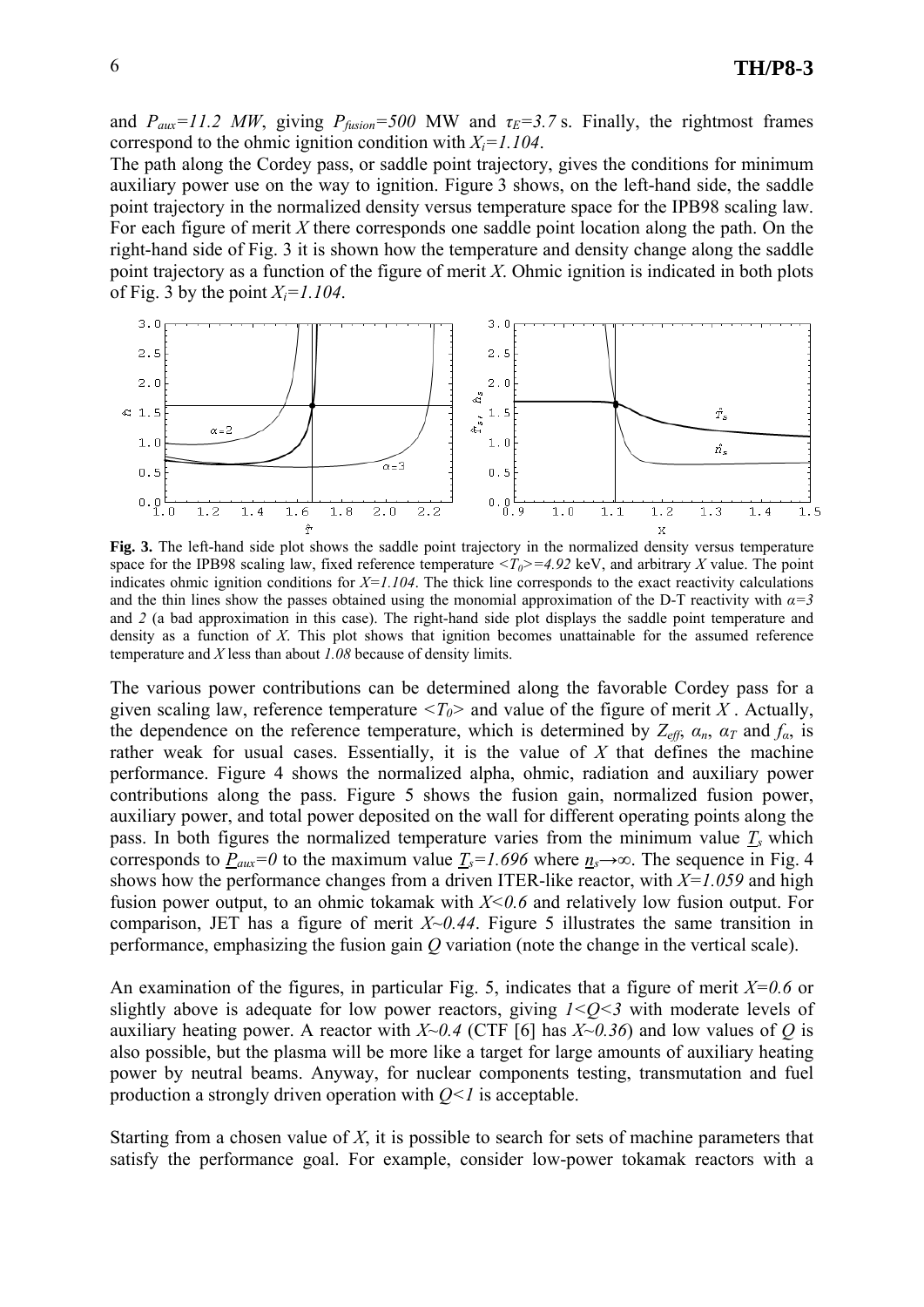figure of merit  $X=0.6$  producing 25 MW of fusion power, 500 kW/m<sup>2</sup> of wall loading on a close wall and operating along the Cordey pass.



**Fig 4.** Normalized alpha power (thick line), ohmic power (thin line), radiation power (dashed line), and auxiliary power (dotted line) along the Cordey pass shown in Fig. 3 for fixed reference temperature  $\langle T_0 \rangle = 4.92$  keV and varying figure of merit *X*.



**Fig. 5.** Fusion gain (thick line), fusion power (thin line), auxiliary power (dashed line), and total power deposited on the wall (dotted line) following the saddle point trajectory shown in Fig. 3 for fixed reference temperature  $\langle T_0 \rangle = 4.92$  keV and varying figure of merit *X*.